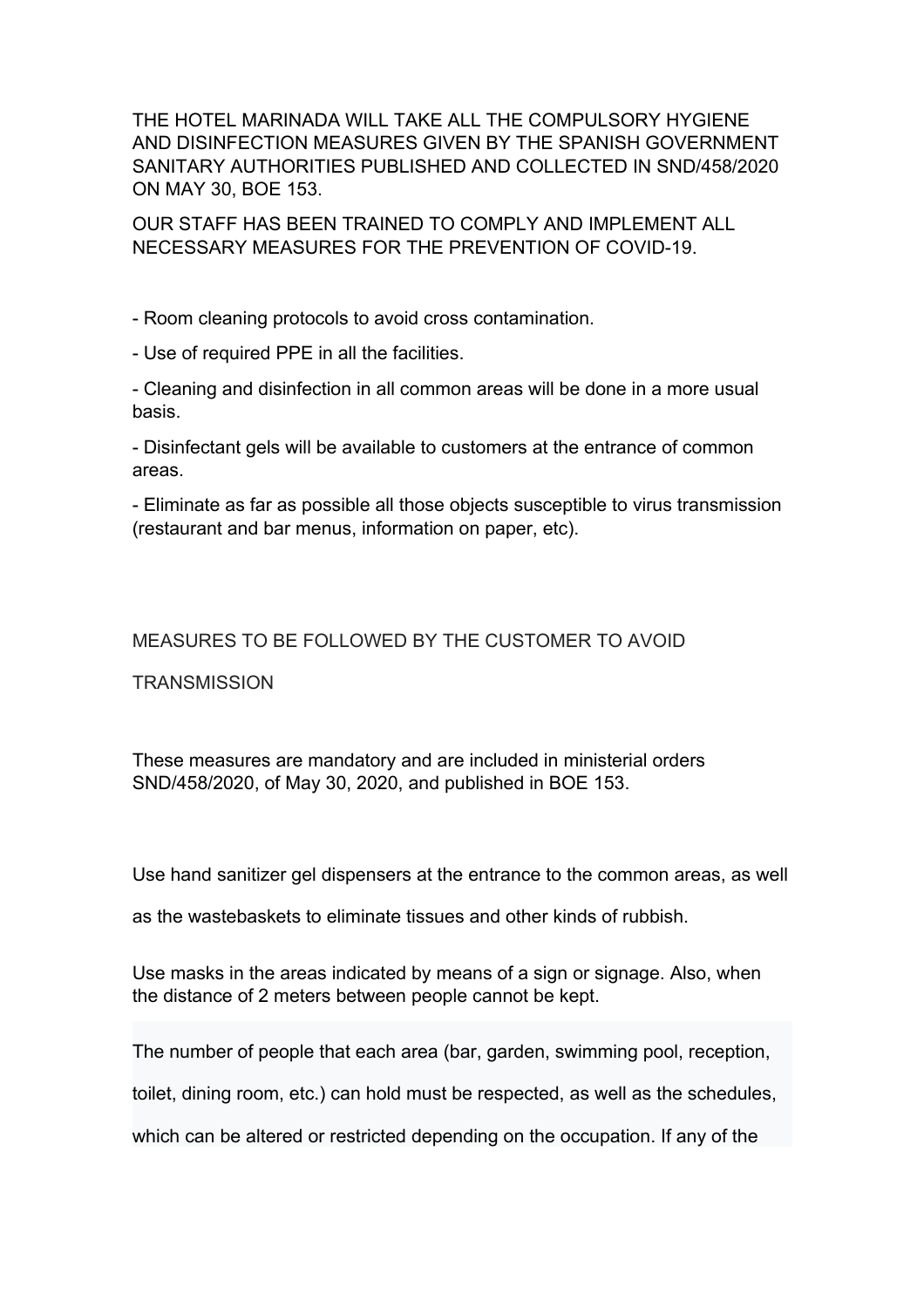areas is at the limit of its capacity, no more people will be allowed to go into that area.

The lifts will be used individually or with people who share the same room.

In order to guarantee safety distance (2 meters) it is not allowed to move tables, chairs, stools or sun loungers throughout the hotel facilities.

The Miniclub as well as some of the entertainment activities such as dance sessions with an orchestra may be cancelled for security reasons.

## RESTAURANT

The room staff will assign the tables to the clients. These will be disinfected

along with the chairs after each use.

Each client will be assigned with a time to go to the restaurant. It must be

respected so as not to exceed the capacity limit.

The restaurant service will be assisted buffet, that is, the client will not be able

to manipulate the food.

## IF YOU HAVE SYMPTOMS.

You must notify reception about this fact, and we will immediately contact the medical services.

From this moment, you must follow the instructions of the medical service and, if necessary, you will have to be self-isolated in your room for a period of time set by the doctors.

We will cope with the regular cleaning and disinfection of your room and provide you with the necessary hygienic material, as well as bringing your meals to your room.